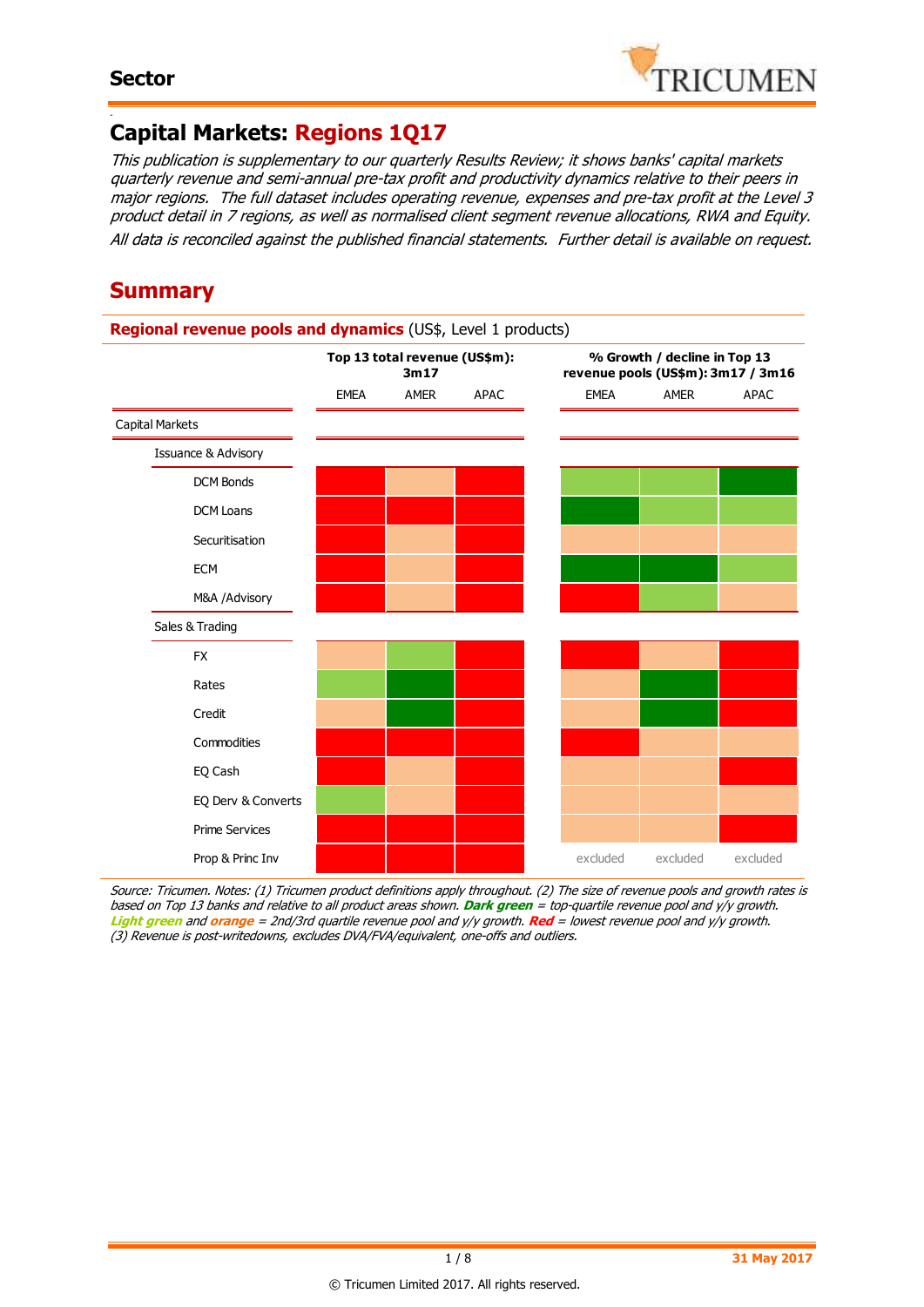#### **Sector**



### **EMEA**



Source: Tricumen. Notes: (1) Tricumen product definitions throughout. (2) Revenue is post-writedowns, excludes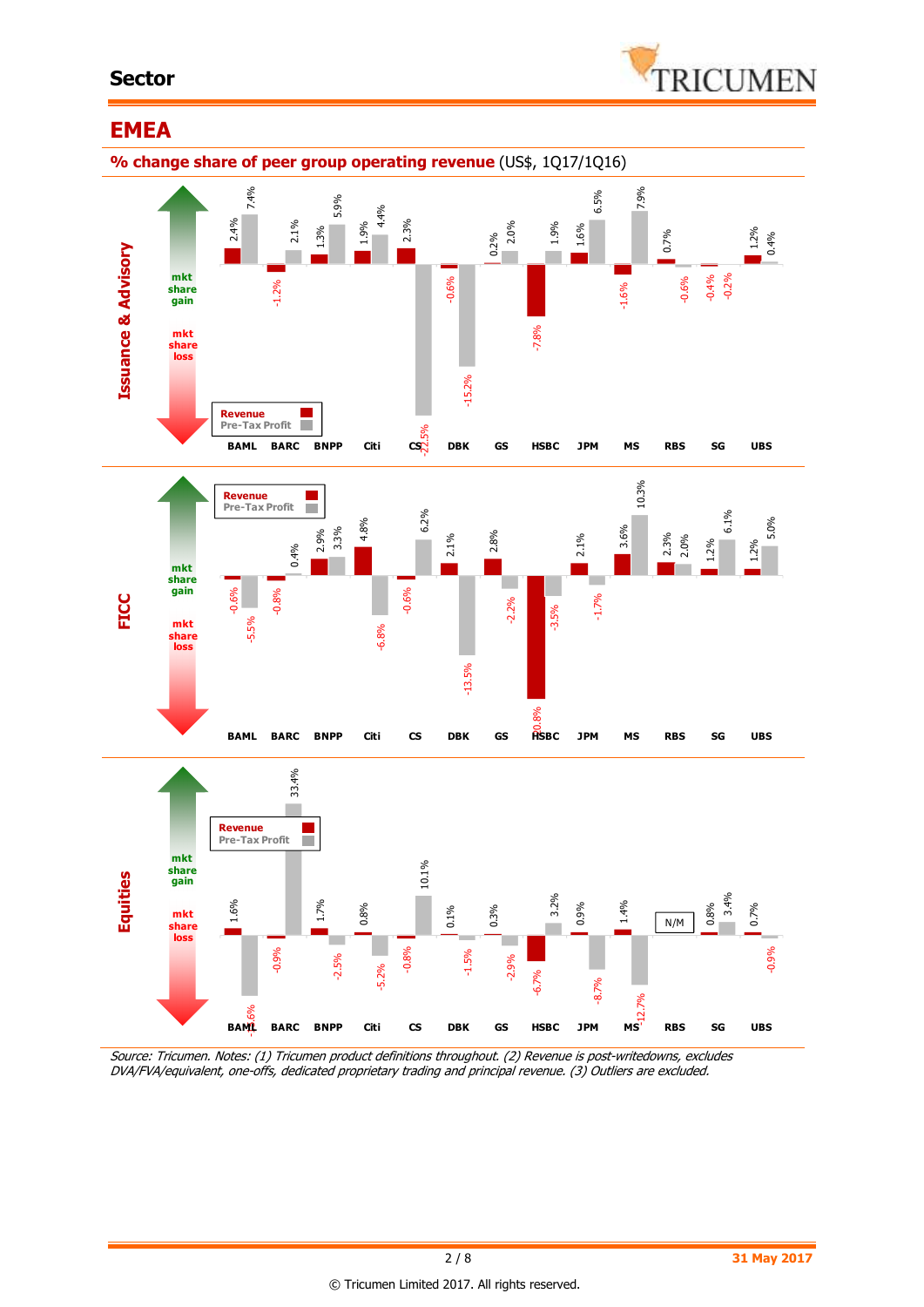

## **EMEA** (cont.)

|                                | <b>BAML</b> | <b>BARC</b> | <b>BNPP</b> | Citi | <b>CS</b>     | <b>DBK</b> | GS | <b>HSBC</b> | <b>JPM</b> | <b>MS</b> | <b>RBS</b> | SG            | <b>UBS</b> |        | Top 25% Bottom 25% |
|--------------------------------|-------------|-------------|-------------|------|---------------|------------|----|-------------|------------|-----------|------------|---------------|------------|--------|--------------------|
| <b>Capital Markets</b>         | ⊕           | ⊕           | ⇑           | ⇨    | ⇩             | ┺          | ⇨  | J           | ⇨          | ങ         | ⇑          | ⊕             | ⇨          | 25%    | $-1%$              |
| <b>Issuance &amp; Advisory</b> | ⇑           | ⊕           | ⇨           | ⇨    | ⇧             | ⇩          | ⇩  | ⇩           | ⇨          | ⊕         | ⇧          | ⊕             | ⇨          | 36%    | $-2%$              |
| <b>DCM Bonds</b>               | ⇩           | ⊕           | ⊕           | ⇨    | $\Rightarrow$ | ⇩          | ⇨  | ⇩           | ⇧          | ⇑         | ⇨          | ⊕             | ⇮          | 118%   | 1%                 |
| <b>DCM Loans</b>               | ⇑           | ⊕           | ⇨           | ⊕    | ⇨             | ⇑          | ⊕  | ⇩           | ⇧          | ⇩         | ⇩          | ⇩             | ⇨          | 162%   | $-1%$              |
| Securitisation                 | ⇨           | ⊕           | N/M         | ⇩    | N/M           | J,         | ⊕  | N/M         | Л          | N/M       | ⇩          | ⇨             | 合          | 122%   | $-12%$             |
| ECM                            | ⇑           | ⊕           | ⊕           | ⇑    | ⇑             | ⇩          | ⇨  | N/M         | ⇨          | ⇨         | N/M        | ⊕             | ⇩          | 231%   | 12%                |
| M&A /Advisory                  | ⇨           | ⊕           | ⇑           | ⊕    | ⇩             | ⇑          | ⇨  | N/M         | ⇩          | ⇩         | N/M        | ⇧             | ⇨          | $-7%$  | $-47%$             |
| Sales & Trading                | ⊕           | ⊕           | 合           | ⇨    | ⊕             | ⊕          | ⇨  | ⊕           | ⇨          | ⇧         | ⇧          | ⊕             | ⇨          | 28%    | $-7%$              |
| <b>FX</b>                      | ⇩           | ⊕           | ⇨           | ⇑    | ⇩             | ⇨          | ⇩  | ⊕           | ⊕          | ⇧         | ⇨          | ⇨             | ⇧          | 4%     | $-28%$             |
| Rates                          | ⊕           | ⊕           | ⇑           | ⇨    | N/M           | ⇨          | ങ  | ⇩           | ⇨          | ⇨         | ⇑          | ⊕             | ⇩          | 40%    | $-18%$             |
| Credit                         | ⇨           | ⊕           | ⇑           | ⇨    | ⊕             | ⊕          | ⇨  | ⇩           | ⇨          | ⇨         | ⇧          | ⊕             | 合          | 5%     | $-22%$             |
| Commodities                    | ⇨           | ⇑           | ⇑           | ⊕    | ⇩             | ⇨          | ⇩  | ⇩           | ⇩          | ⊕         | N/M        | ⇨             | ⇧          | $-10%$ | $-59%$             |
| EQ Cash                        | ⇑           | ⊕           | ⊕           | ⇑    | $\hat{v}$     | ⇨          | ⇩  | ⇩           | ⊕          | ⇨         | N/M        | $\Rightarrow$ | ⊕          | 11%    | $-3%$              |
| EQ Derv & Converts             | ⇨           | ⊕           | 仐           | ♠    | ⊕             | ⊕          | ⇨  | ⊕           | ⇨          | ⇑         | N/M        | ⊕             | ⊕          | 21%    | $-9%$              |
| <b>Prime Services</b>          | ⇨           | ⇑           | ⇨           | ⊕    | ⇩             | ⊕          | ⊕  | ⊕           | ⇑          | ⇩         | N/M        | ➡             | 企          | 11%    | $-12%$             |
| Prop & Princ Inv               | N/M         | ⇨           | ♠           | N/M  | ⊕             | ⇑          | ⇨  | ⇩           | ⇨          | N/M       | N/M        | N/M           | N/M        | 21%    | $-59%$             |

#### **Operating revenue dynamics** (US\$, Level 1 products, 1Q17/1Q16)

Source: Tricumen. Notes: (1) Tricumen product definitions apply throughout. (2) Arrows show % change in revenue vs peers. Up-/down-arrows: top-/bottom-quartile. (3) Revenue is post-writedowns, excludes DVA/FVA/equivalent, one-offs and outliers.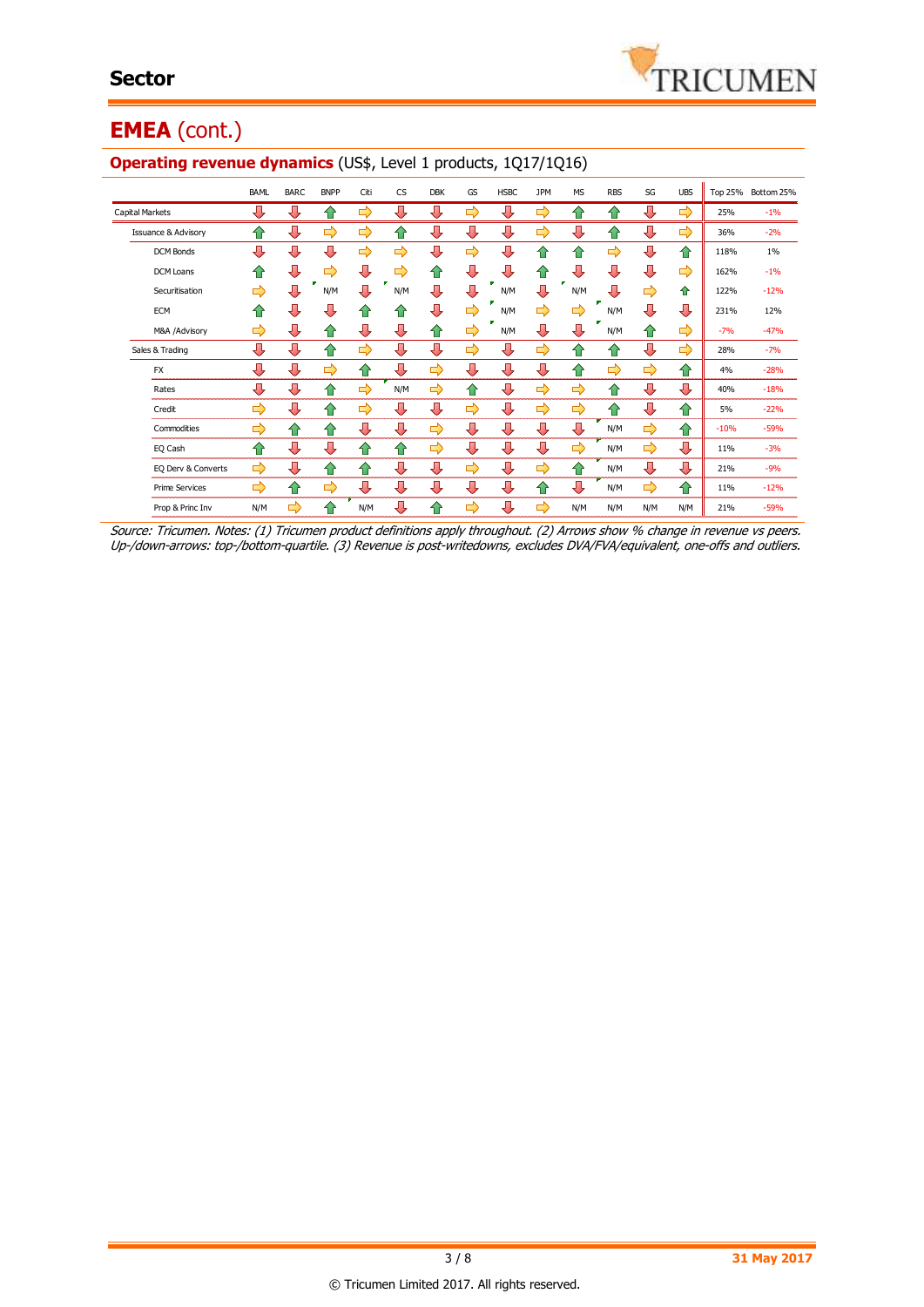#### **Sector**



### **Americas**

**% change share of peer group operating revenue** (US\$, 1Q17/1Q16)



Source: Tricumen. Notes: (1) Tricumen product definitions throughout. (2) Revenue is post-writedowns, excludes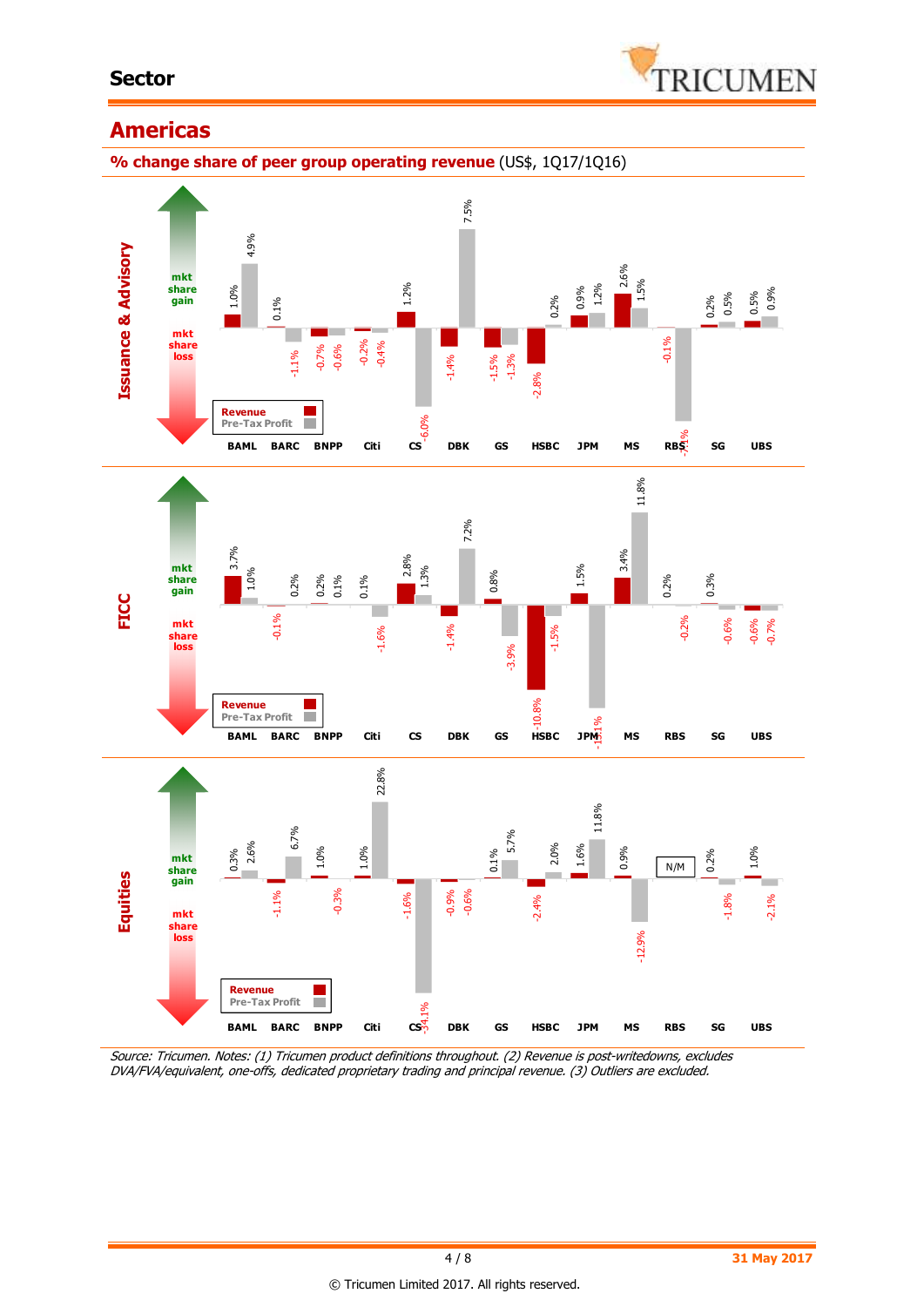## **Americas** (cont.)

|                                | BAML | <b>BARC</b>   | <b>BNPP</b> | Citi          | <b>CS</b> | <b>DBK</b> | GS            | <b>HSBC</b> | <b>JPM</b> | <b>MS</b> | <b>RBS</b> | SG  | <b>UBS</b>    |        | Top 25% Bottom 25% |
|--------------------------------|------|---------------|-------------|---------------|-----------|------------|---------------|-------------|------------|-----------|------------|-----|---------------|--------|--------------------|
| Capital Markets                | ⇨    | ⊕             | ⊕           | ⊕             | ⇑         | ⊕          | ≏             | ⊕           | ⇨          | ⇨         | ⇑          | ⇨   | ⊕             | 48%    | 15%                |
| <b>Issuance &amp; Advisory</b> | ⇨    | $\Rightarrow$ | ⊕           | ⊕             | ⇨         | ⊕          | ⊕             | ⊕           | ⇨          | ⇑         | ⊕          | N/M | 合             | 40%    | $-1%$              |
| <b>DCM Bonds</b>               | ⇑    | л             | ⊕           | 仐             | ⇨         | ⊕          | 具             | 具           | ⇨          | 仐         | ⊕          | ⇨   | ⇩             | 49%    | $-1%$              |
| DCM Loans                      | Д    | $\Rightarrow$ | ⊕           | Д             | ⇨         | ⊕          | $\Rightarrow$ | ⊕           | ⇑          | ⇑         | ⊕          | ⇧   | $\Rightarrow$ | 70%    | $-2%$              |
| Securitisation                 | ⇨    | ⇩             | ⇑           | ⊕             | ⇑         | ⇨          | 具             | N/M         | ⇑          | Д         | N/M        | ⇨   | ⊕             | 25%    | $-25%$             |
| <b>ECM</b>                     | Д    | л             | N/M         | ⇨             | ⇨         | ⇑          | л             | N/M         | л          | ⇑         | N/M        | N/M | ⇨             | 81%    | 54%                |
| M&A /Advisory                  | ⇑    | ⇑             | ⊕           | ⇨             | ⊕         | л          | $\Rightarrow$ | N/M         |            | ⊕         | N/M        | N/M | ⇑             | 38%    | $-6%$              |
| Sales & Trading                | ⇨    | ⇩             | ⇨           | ⊕             | 企         | J          | ⇑             | ⊕           | Д          | ⇨         | ⇑          | ⇨   | ⊕             | 49%    | 5%                 |
| <b>FX</b>                      | ≏    | ⇨             | ⊕           | $\Rightarrow$ | ⊕         | ⇨          | ⊕             | ⊕           | ⇑          | ⇑         | ⇨          | ⊕   | ⊕             | 7%     | $-18%$             |
| Rates                          | ⇨    | ⇩             | ⇨           | ⊕             | ⊕         | ⊕          | ⇑             | ⊕           | ⇨          | 企         | ⇑          | ⇨   | ⊕             | 96%    | 17%                |
| Credit                         | ⇑    | ⇑             | ⇨           | ⇨             | N/M       | ⊕          | ⊕             | ⊕           | ⇨          | 企         | ⊕          | ⊕   | ⊕             | 85%    | 17%                |
| Commodities                    | ⇑    | ⇨             | ⇨           | ⇑             | N/M       | ⇨          | $\Rightarrow$ | ⊕           | л          | ⇩         | N/M        | N/M | N/M           | 22%    | $-42%$             |
| EQ Cash                        | л    | ⇧             | ⇨           | ⇨             | ⊕         | ⊕          | ⊕             | ⊕           | ⇑          | ⇨         | N/M        | N/M | $\bullet$     | $-10%$ | $-25%$             |
| EQ Derv & Converts             | ⊕    | ⊕             | ⇑           | ⇑             | ⊕         | ⊕          | ⇨             | ⊕           | ⇨          | ⇨         | N/M        | ⊕   | ⇑             | 17%    | $-27%$             |
| <b>Prime Services</b>          | ⇨    | л             | ⇑           | ⇑             | ⇨         | ⊕          | ⊕             | ⊕           | ⇨          | ⊕         | N/M        | N/M | 仐             | 5%     | $-16%$             |
| Prop & Princ Inv               | N/M  | N/M           | N/M         | N/M           | N/M       | N/M        | л             | N/M         | N/M        | ⇑         | N/M        | N/M | N/M           | N/M    | N/M                |

#### **Operating revenue dynamics** (US\$, Level 1 products, 1Q17/1Q16)

Source: Tricumen. Notes: (1) Tricumen product definitions apply throughout. (2) Arrows show % change in revenue vs peers. Up-/down-arrows: top-/bottom-quartile. (3) Revenue is post-writedowns, excludes DVA/FVA/equivalent, one-offs and outliers.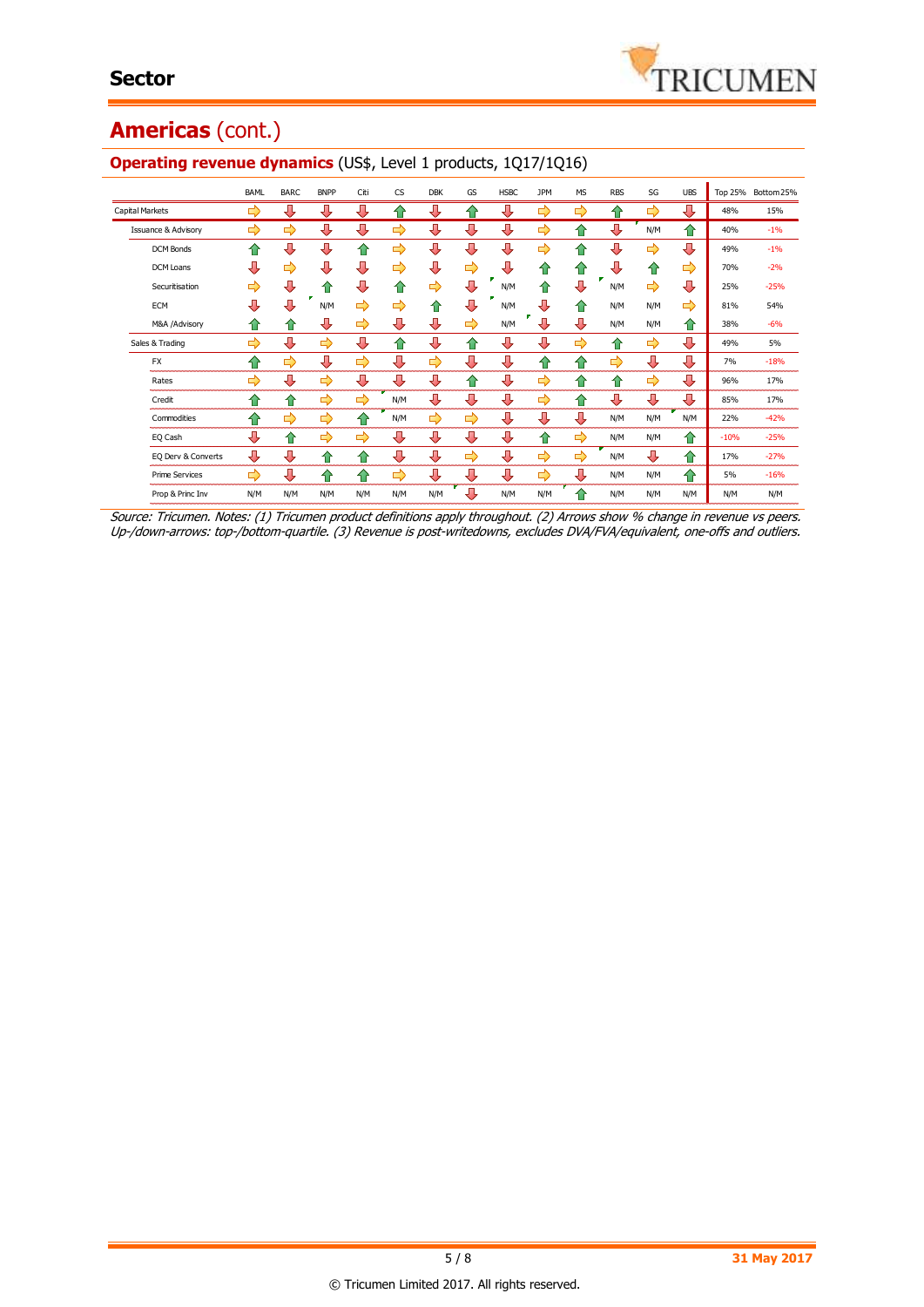

### **Asia Pacific**

**% change share of peer group operating revenue** (US\$, 1Q17/1Q16)



Source: Tricumen. Notes: (1) Tricumen product definitions throughout. (2) Revenue is post-writedowns, excludes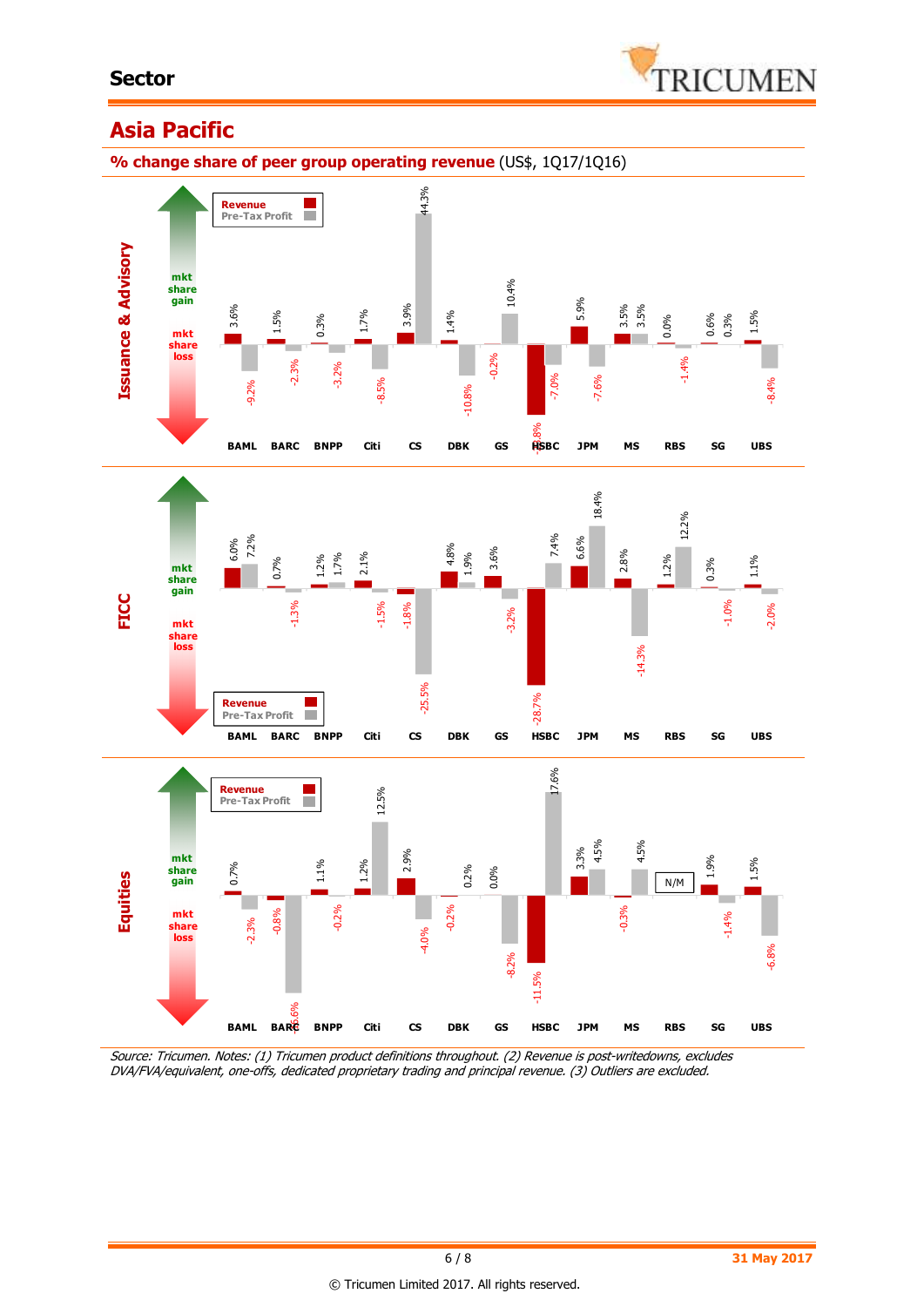# Asia Pacific (cont.)

|                                | BAML | <b>BARC</b> | <b>BNPP</b> | Citi | <b>CS</b> | <b>DBK</b> | GS            | <b>HSBC</b> | <b>JPM</b> | <b>MS</b>     | <b>RBS</b> | SG  | <b>UBS</b>         |        | Top 25% Bottom 25% |
|--------------------------------|------|-------------|-------------|------|-----------|------------|---------------|-------------|------------|---------------|------------|-----|--------------------|--------|--------------------|
| Capital Markets                | ങ    | ⊕           | 仆           | ⊕    | ⊕         | ⊕          | ⊕             | ₩           | ⇨          | $\Rightarrow$ | ⇑          | ⇨   | ⇨                  | 5%     | $-21%$             |
| <b>Issuance &amp; Advisory</b> | ⇨    | ⇨           | ⇩           | ⊕    | ⇑         | ⇨          | ⊕             | л           | ⇑          | ⊕             | N/M        | ⇑   | ⊕                  | 97%    | 44%                |
| <b>DCM Bonds</b>               | ♠    | ⇩           | ⇨           | Д    | ⇨         | ⇨          | ⊕             | ⊕           | ⊕          | л             | N/M        | ⇑   | ⇧                  | 107%   | 59%                |
| <b>DCM Loans</b>               | ⊕    | ⊕           | ⊕           | ⇑    | ⇨         | ⇨          | ⇑             | ⊕           | ⊕          | N/M           | N/M        | ⊕   | N/M                | 140%   | 19%                |
| Securitisation                 | ⇑    | ⇩           | N/M         | Д    | ⊕         | ⇨          | ⇨             | л           | ⇨          | ⇑             | N/M        | N/M | N/M                | 79%    | $-41%$             |
| ECM                            | ♠    | л           | N/M         | ⊕    | ⇨         | ⇑          | ⇨             | N/M         | ⇩          | ⊕             | N/M        | N/M | $\hat{\mathbf{T}}$ | 151%   | 48%                |
| M&A /Advisory                  | ⇨    | ⇑           | ⊕           | ⇨    | ⇑         | ⊕          | ⊕             | ⊕           | ⇑          | N/M           | N/M        | N/M | ⊕                  | 89%    | $-21%$             |
| Sales & Trading                | ♠    | ⇩           | ⇑           | ⊕    | ⊕         | ⇨          | ⊕             | ⇩           | ⇨          | ⊕             | $\bigcirc$ | ⇨   | ⇨                  | $-10%$ | $-38%$             |
| <b>FX</b>                      | ⇑    | л           | ⇑           | ⊕    | ⊕         | ⇨          | $\Rightarrow$ | ⊕           | ⇨          | ⇩             | ⇩          | ⇑   | ⇨                  | $-7%$  | $-56%$             |
| Rates                          | ⇨    | ⊕           | ⇑           | ⊕    | ⊕         | ⇨          | ⇨             | ⊕           | ⊕          | 企             | ⇑          | ⊕   | ⇨                  | 8%     | $-35%$             |
| Credit                         | ⇑    | Ъ           | ⊕           | ⊕    | ⇨         | ⇨          | ⇑             | ⊕           | ⇑          | ⊕             | N/M        | N/M | ⇨                  | 12%    | $-8%$              |
| Commodities                    | ♠    | N/M         | N/M         | ⇨    | ⇑         | N/M        | $\Rightarrow$ | ⊕           | ⊕          | ⊕             | N/M        | N/M | N/M                | $-16%$ | $-52%$             |
| EQ Cash                        | ⇨    | ⇩           | ⇑           | ⇑    | ⇑         | ⇨          | 具             | ⊕           | ⇩          | ⊕             | N/M        | ⇨   | ⊕                  | $-19%$ | $-44%$             |
| EQ Derv & Converts             | ⊕    | ⊕           | 企           | ⇑    | ⊕         | ⊕          | ⊕             | ⊕           | 合          | ⇨             | N/M        | ⇨   | ⇨                  | $-6%$  | $-39%$             |
| <b>Prime Services</b>          | ⊕    | ⊕           | ⇑           | ⊕    | ⇨         | ⊕          | ⊕             | ⊕           | ⇑          | ⇨             | N/M        | ⇑   | ⇨                  | $-10%$ | $-44%$             |
| Prop & Princ Inv               | N/M  | N/M         | N/M         | N/M  | N/M       | N/M        | ⇑             | 具           | N/M        | ⇨             | N/M        | N/M | N/M                | 352%   | $-43%$             |

#### **Operating revenue dynamics** (US\$, Level 1 products, 1Q17/1Q16)

Source: Tricumen. Notes: (1) Tricumen product definitions apply throughout. (2) Arrows show % change in revenue vs peers. Up-/down-arrows: top-/bottom-quartile. (3) Revenue is post-writedowns, excludes DVA/FVA/equivalent, one-offs and outliers.